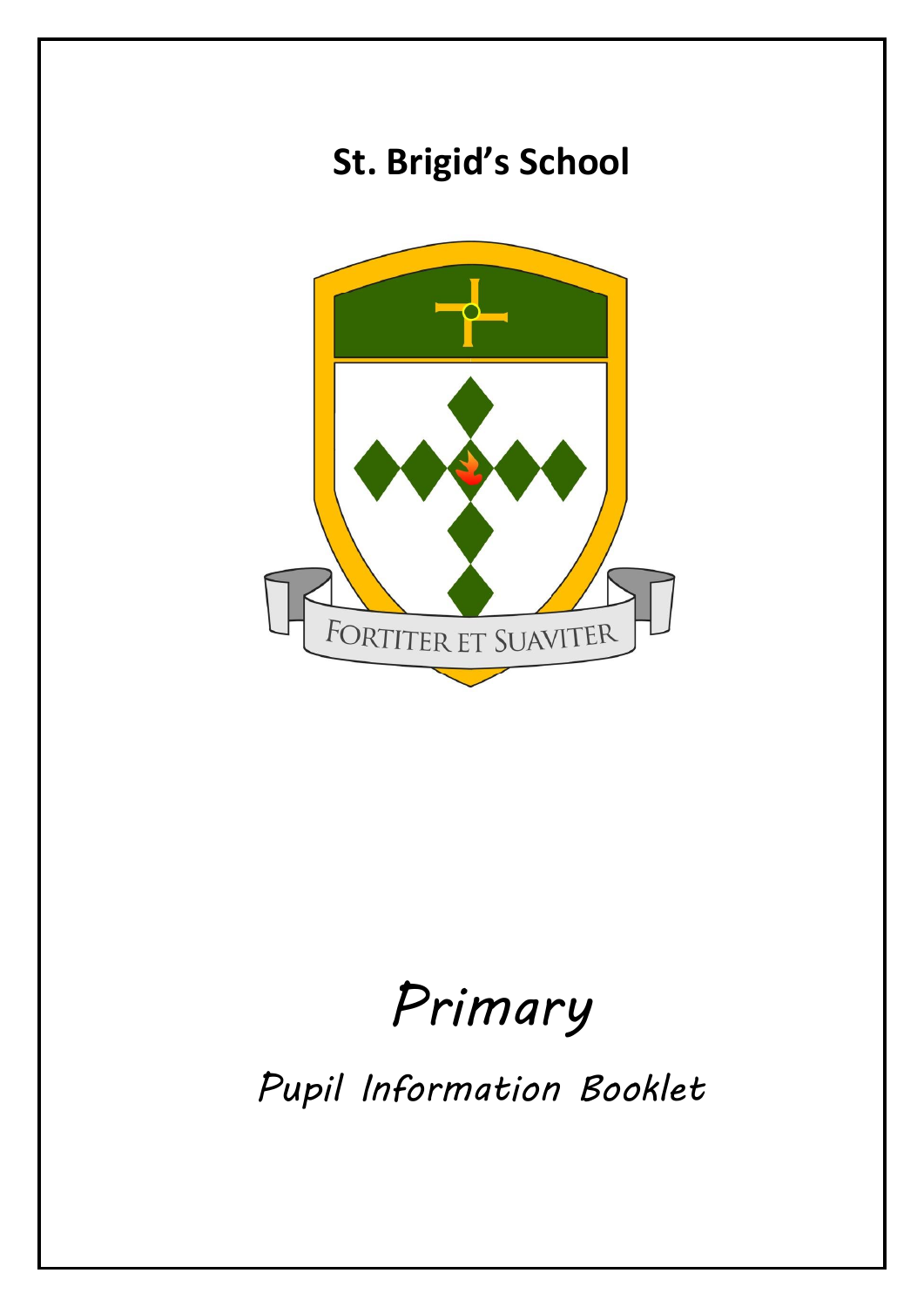Hello everyone! We are looking forward to welcoming you back to school but need to let you know that things will look and be a little different here for a while. We have created this booklet to help explain to you some of the new rules we will have at St Brigid's. These new rules are here because of the coronavirus and, if we follow these rules as best we can, it will help us to stop the spread of coronavirus at school.

We know things will be tough, they will be strange, you might not get to see all your friends and do all the things you used to do in school, but it is very important that we all work together, try our best and use this time to see how we get on.

I am looking forward to seeing you back in school very soon!!

Mrs Newnham

#### Arriving at school

- Come to school in your own clothes.
- Please do NOT bring any toys from home with you.
- You will be met by a member of staff in the car park and shown where to go.
- Always follow the one way system around the school.
- You will be taken to wash your hands and then you will go to a room for the morning – this might not be your own classroom but don't worry!!
- You will stay with the same teacher all morning this might not be your usual class teacher but it will be a member of staff you know.
- Wave, smile and say hello to your friends from the safety of your desk or safe area.
- Stay in your classroom and with your group at all times.
- Raise your hand for attention.

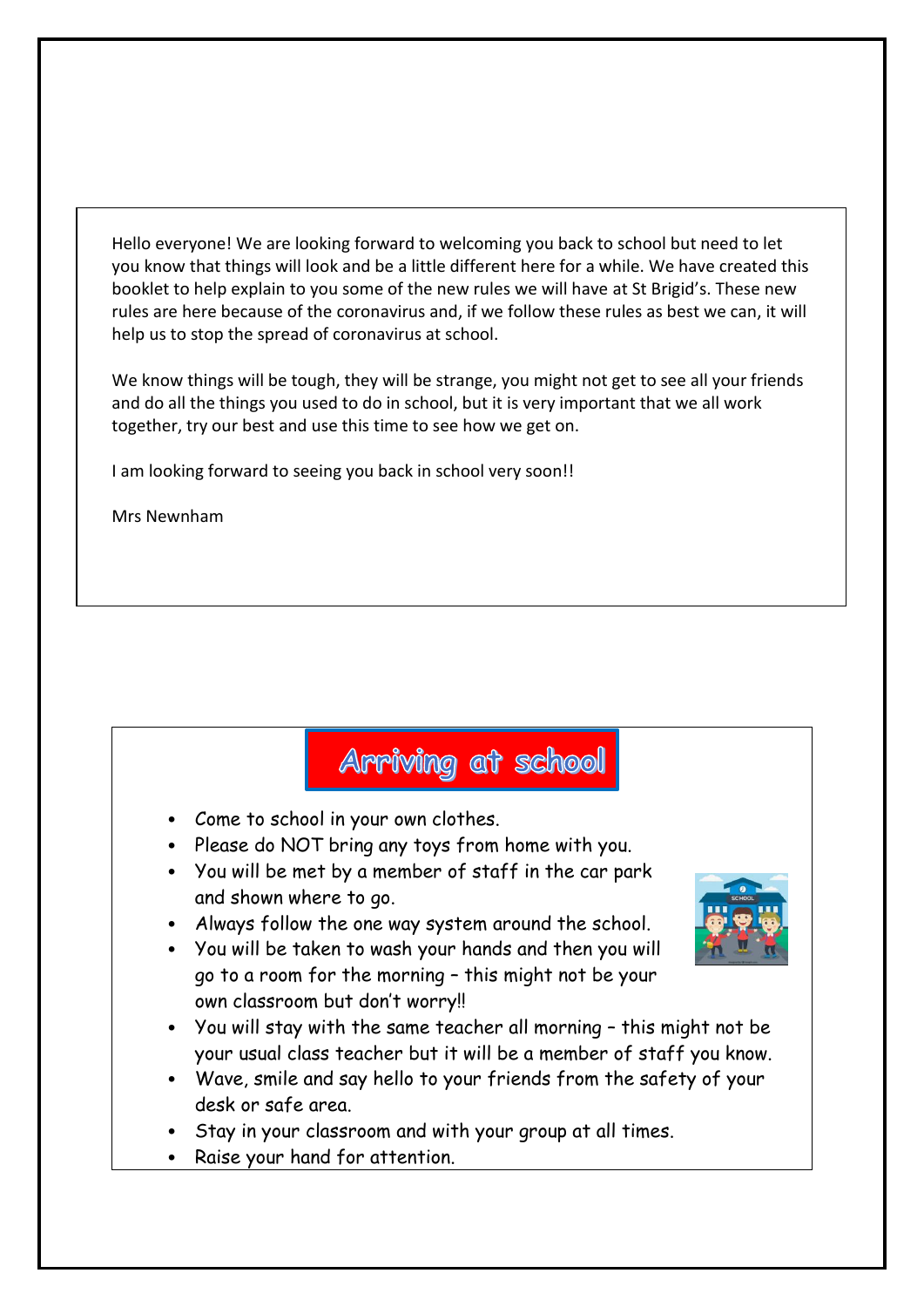## **Break Times**

- Wash your hands before eating your snack.
- Exit class through doors leading directly outside.
- At playtimes, stay within your group, have fun and try to keep apart.
- Stay 2m away from your classmates.
- Wash your hands on return from break.
- Wet play times: stay in class and sit at your table, your teacher will give you something to do.



### Lunchtimes

If you are staying for lunch ….

- Wash your hands before eating.
- Sit at your allocated table in the classroom to eat.
- Your table will be wiped clean before and after eating.
- Dispose of rubbish in your lunchbox or the bin provided.
- Wash your hands after eating.
- Don't share food.
- Use your own water bottle for drinking.



Use the toilet allocated to your group only.

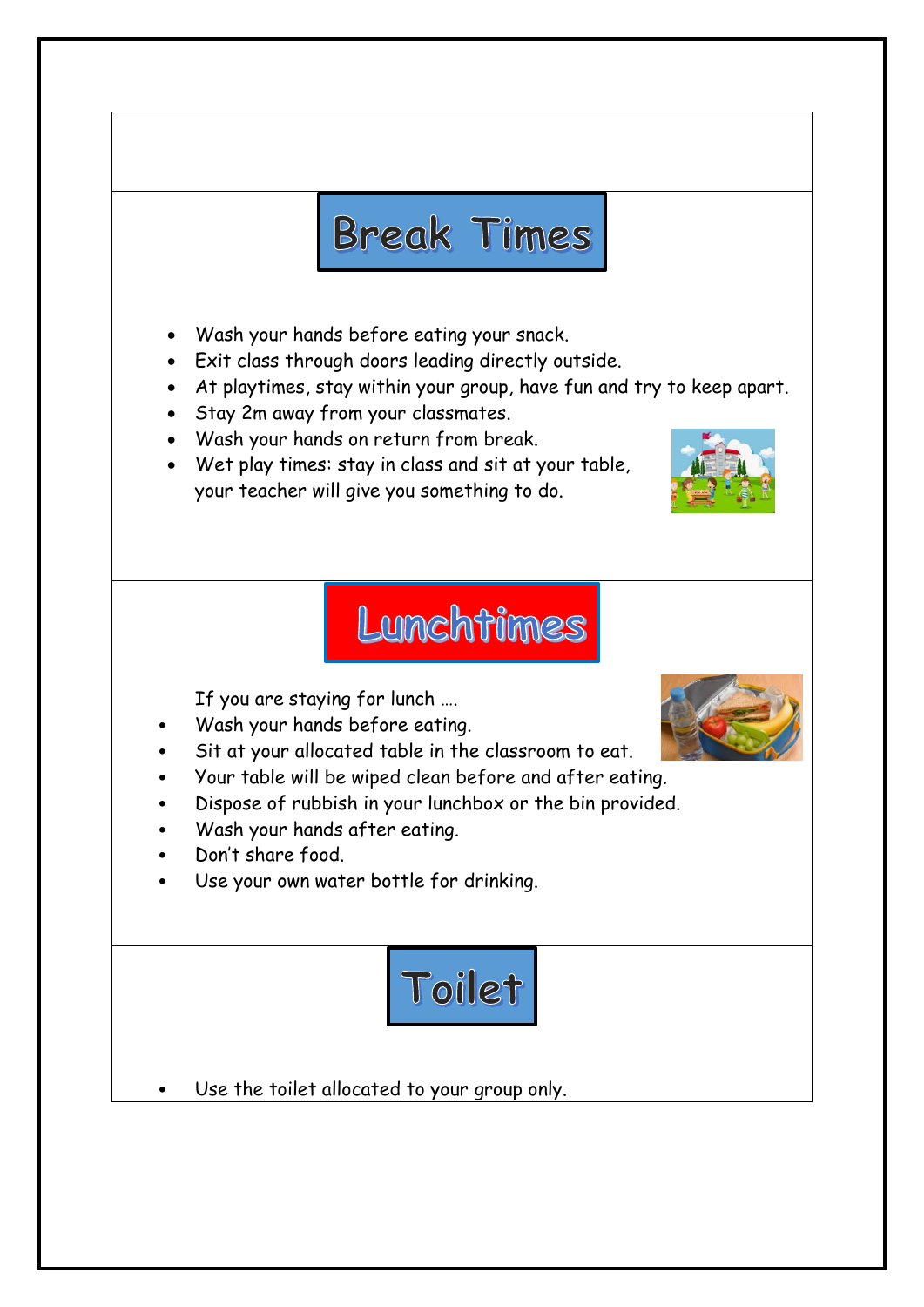- Toilet breaks are timetabled but if you need to go, you go! Only one child in the toilets at any one time.
	- Wash your hands in the allocated sink.
- Follow the one way system.



- Wash your hands with soap and hot water for at least 20 seconds.
- Dry your hand thoroughly.
- Wash your hands regularly throughout the day arriving at school, before and after eating, after play time.

Illness



- If you are feeling unwell let the class teacher know as soon as possible.
- Remember to cough/sneeze into your arm or into a tissue.
- Wash your hands after coughing/sneezing.



If you have any concerns or are worried then speak to your teacher or group helper – we are always here for you!!!!!